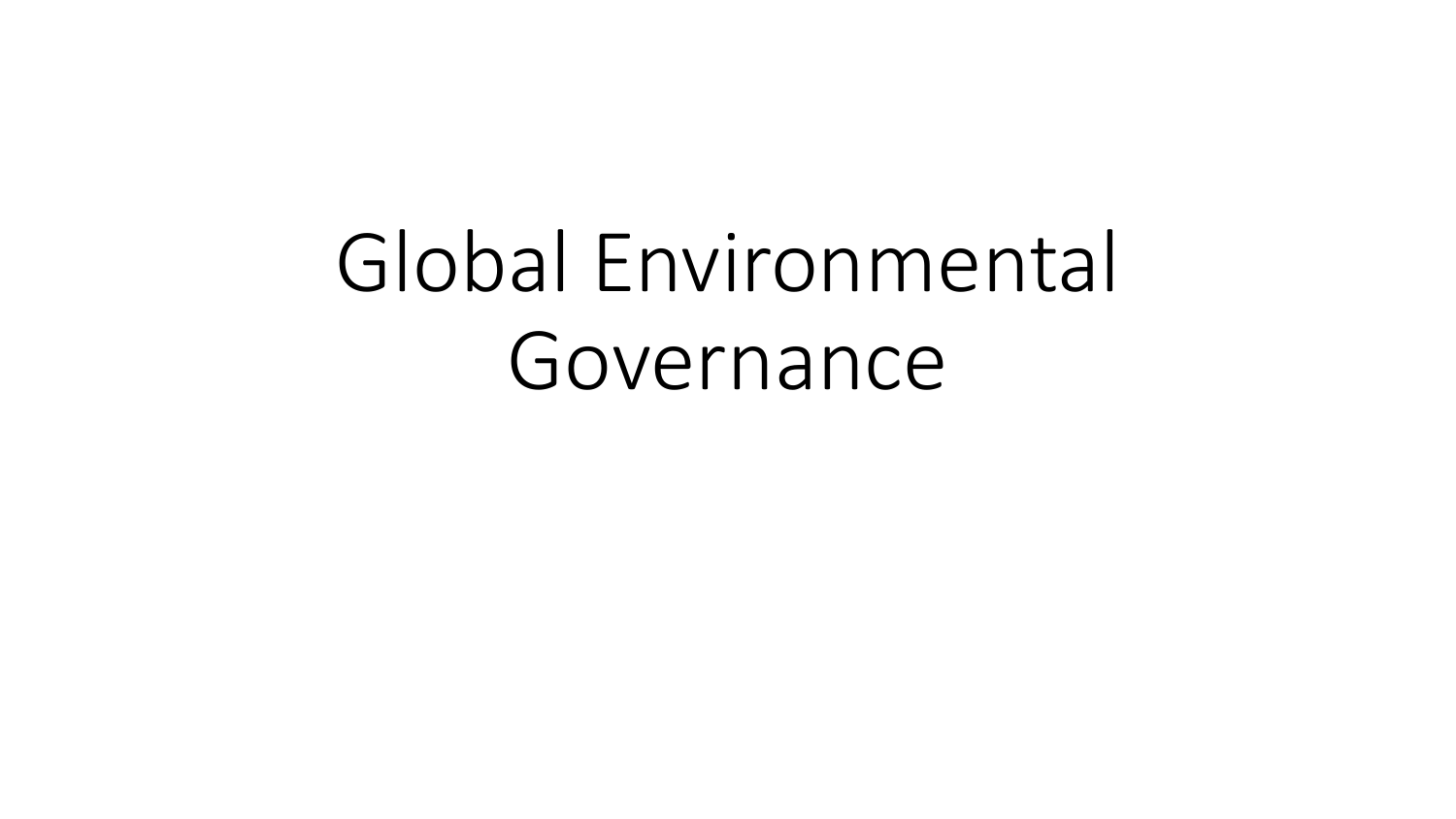- **What Is Global Environmental Governance?**
- *Global environmental governance* has become a key term in environmental and resource politics.
- This reflects the high popularity of the governance concept today: Whereas the Internet in 1997 had only 3418 references to global governance, in January 2008, over 589,000 sites mentioned the term.
- Almost any process or structure of environmental politics that goes beyond national boundaries has been described as part of global environmental governance.
- Whether it is the influence of nongovernmental organizations on environmental policy making, the role of expert networks or the increased relevance of transnational environmental institutions, global environmental governance generally serves as overarching conceptual orientation.
- Yet what global environmental governance eventually means, and what the key elements of this recent concept are, often remains ill defined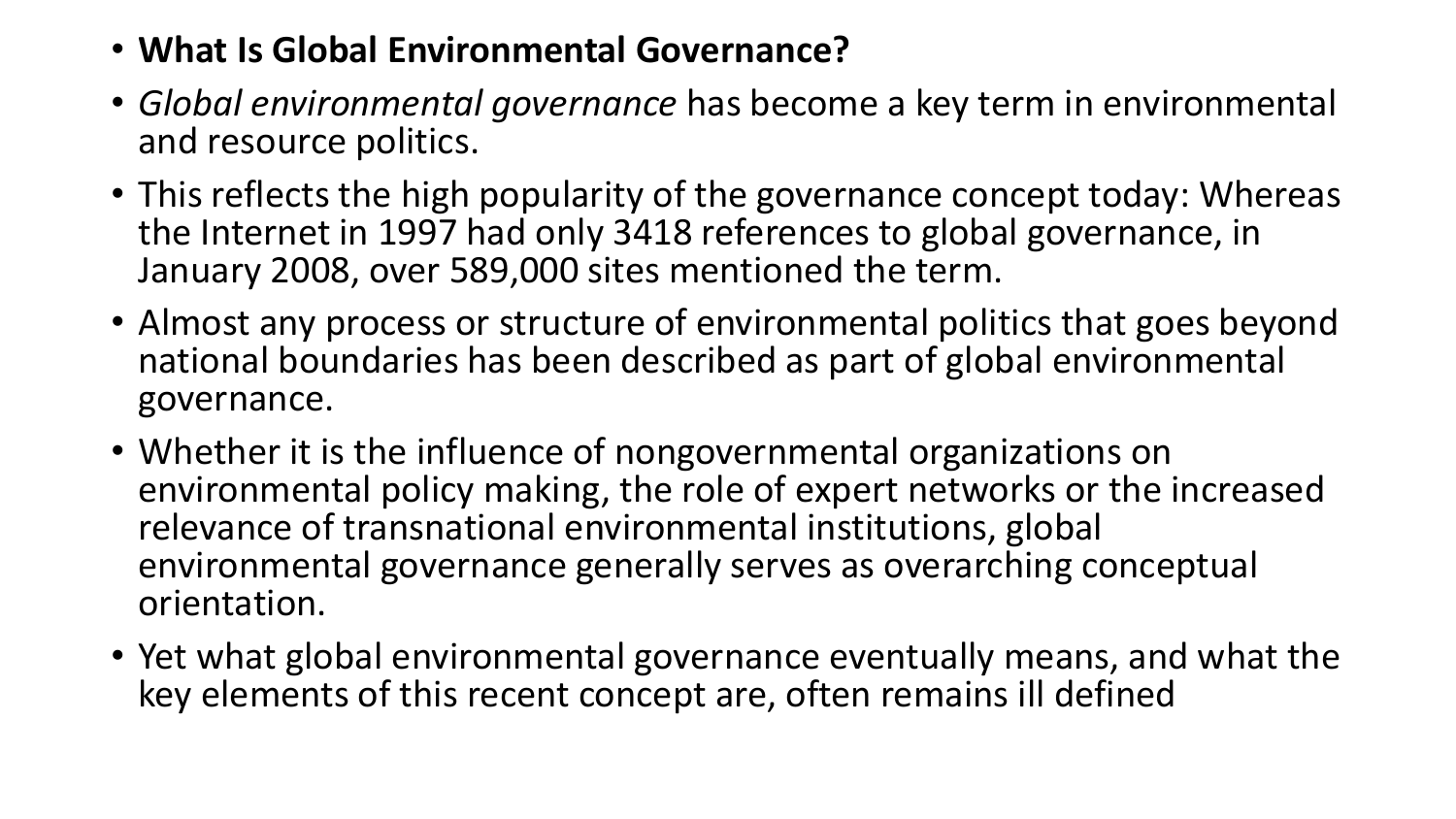- Despite the rather recent origin of the concept of global environmental governance, much of what is framed today under this term has predecessors, dating back to studies of international environmental cooperation around the 1972 United Nations Conference on the Human Environment in Stockholm.
- The most relevant precursor of the current debate is the research programme on international environmental regimes of the 1980s and 1990s.
- The important questions then were the creation of environmental regimes, their maintenance, and their eventual effectiveness.
- Other earlier research addressed intergovernmental environmental organizations and nonstate environmental organizations, both of which have received fresh attention in the current global governance discourse.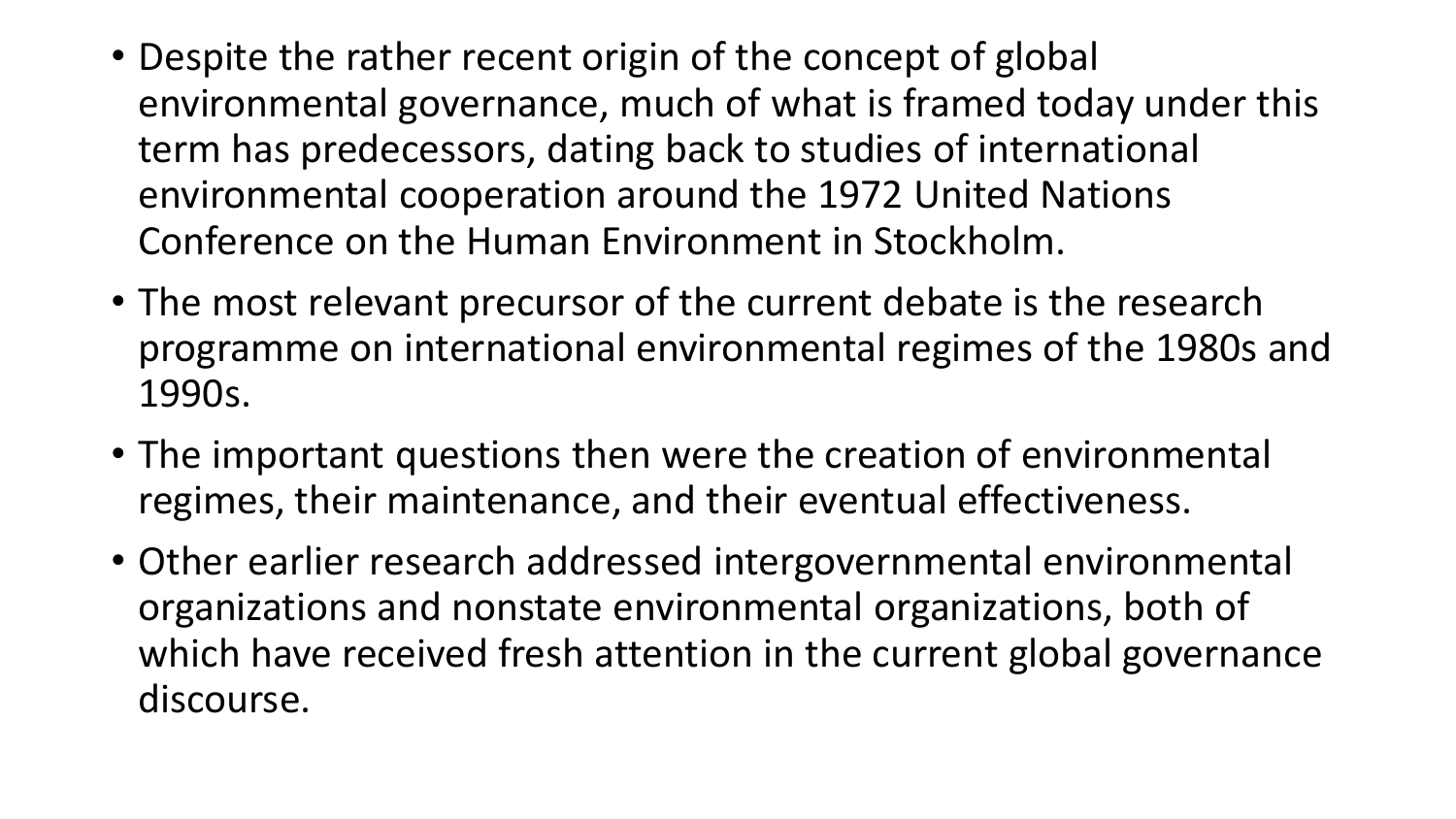- *Global environmental governance describes world politics that is no longer confined to nation states but are characterized by increasing participation of actors that have so far been largely active at the subnational level.*
- This multi-actor governance includes: private actors, such as networks of experts, environmentalists, and multinational corporations, but also new agencies set up by governments, including intergovernmental organizations and international courts.
- What is novel is not simply the increase in numbers, but also the ability of non-state actors to take part in steering the political system.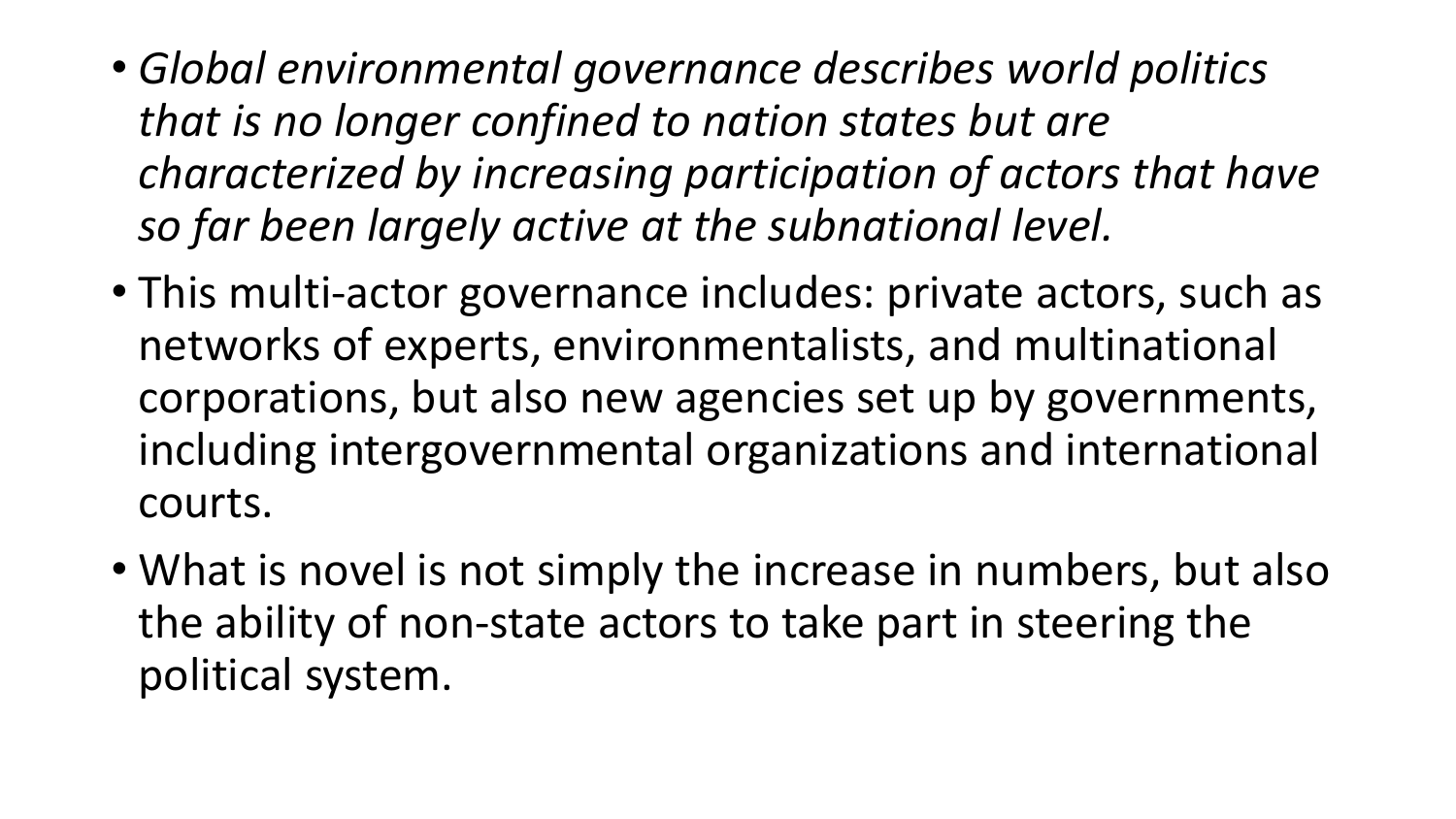- •Many vital institutions of global environmental governance are today inclusive of, or even driven by, non-state actors.
- •Nongovernmental organizations have joined governments to put international norms into practice, for example, as quasi-implementing agencies for development assistance programs administered by the World Bank or other multilateral and bilateral agencies.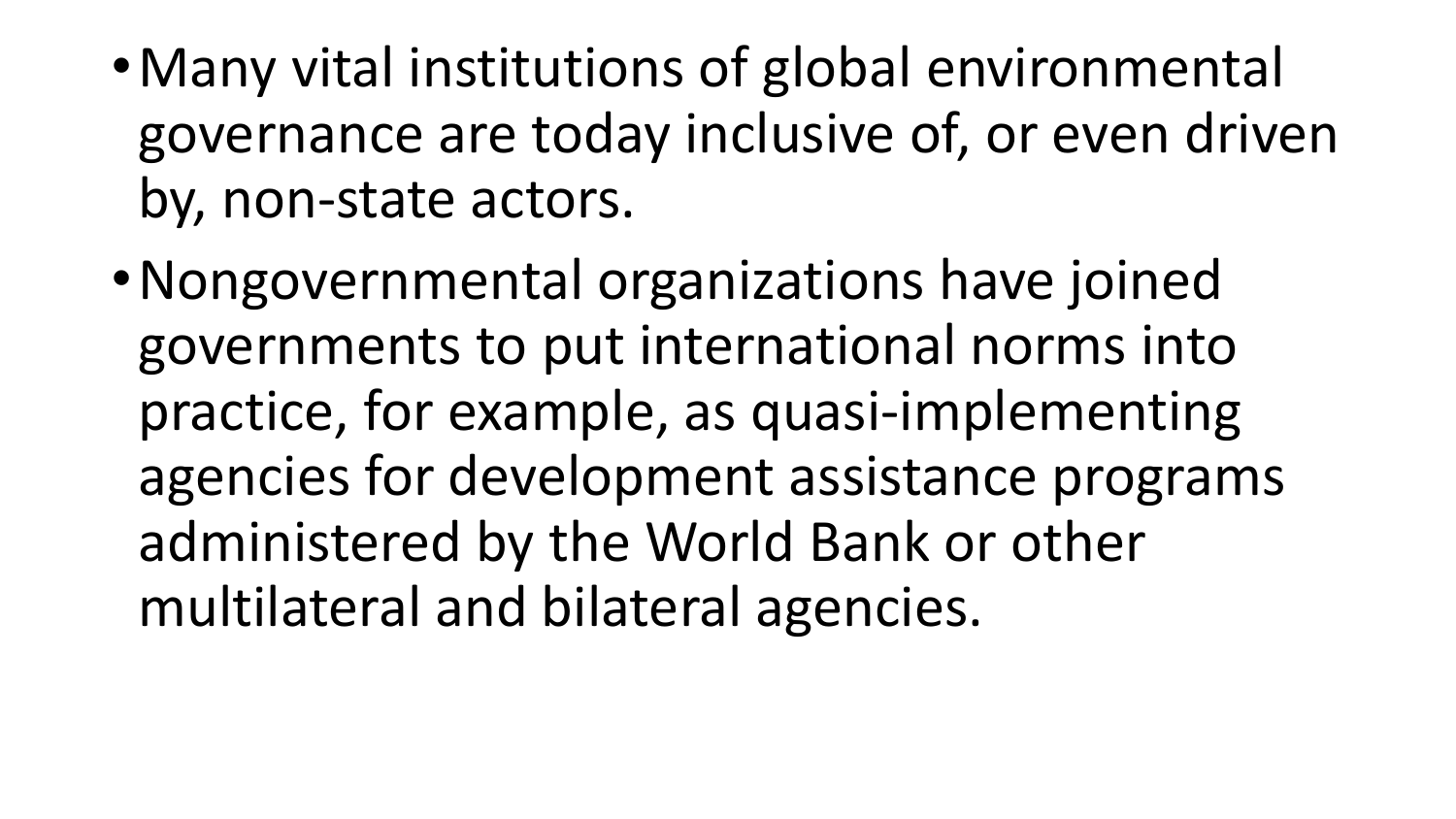- •Private actors, both for-profit and nonprofit, also participate in global institutions to address environmental problems without being forced, persuaded, or funded by states and other public agencies, for example, in the area of forest and fisheries governance.
- This "agency beyond the state" sets global environmental governance apart from more traditional international environmental politics.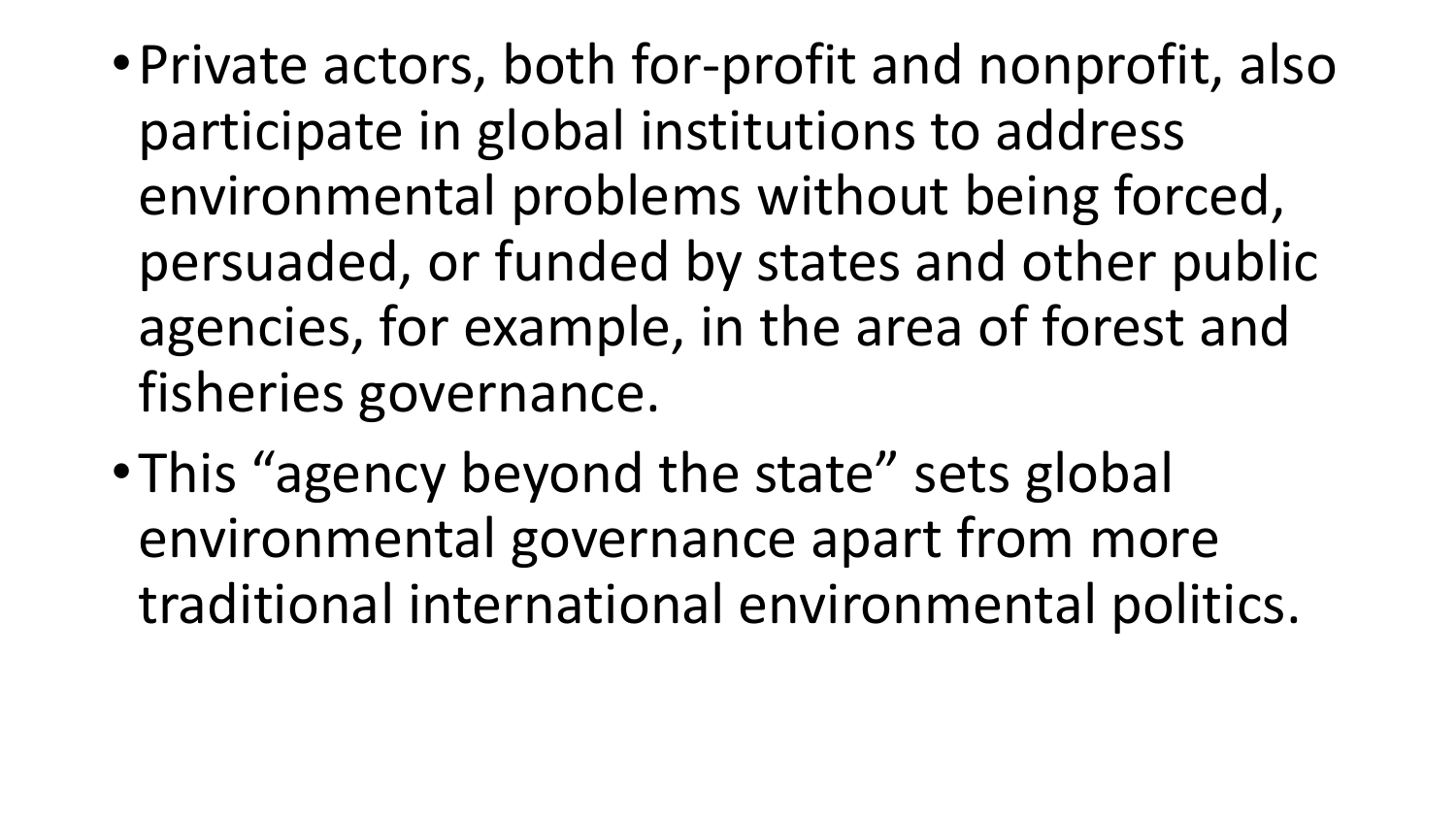- There are three elements to this new development.
- First, the number of actors and the degree of their participation in global environmental governance have increased substantially over the past decades.
- *Second*, the variety of types of organizations has increased too.
- Next to governments, intergovernmental organizations, nongovernmental organizations, and business actors, novel forms of organizations have emerged, such as private rule-making organizations (such as the Forest Stewardship Council (FSC), one of the best-known private institutions in global environmental politics) and public-private partnerships in issue areas ranging from forest management to biodiversity conservation.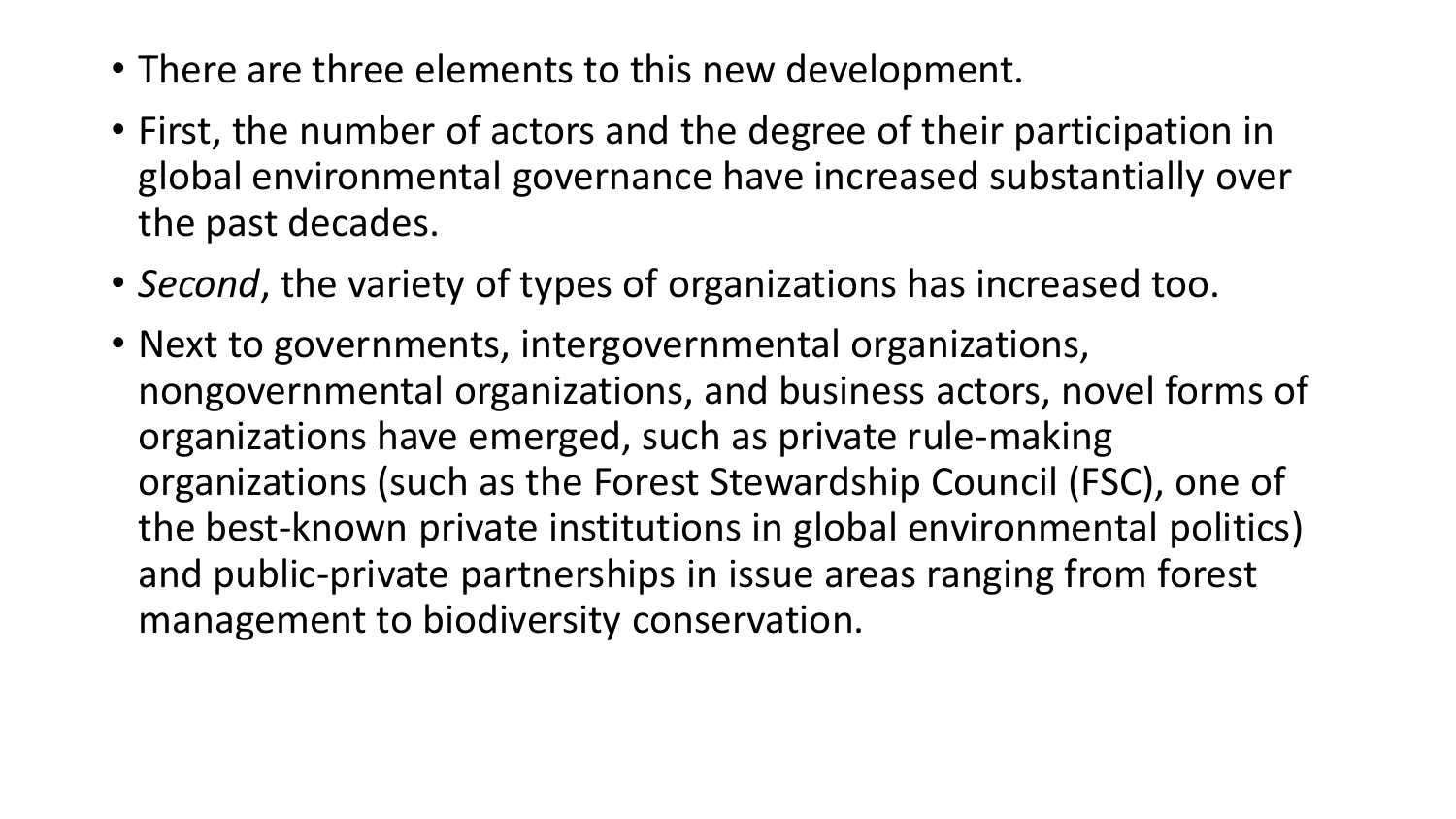- •*Third*, established organizations have adopted new roles and responsibilities.
- •For example, many intergovernmental organizations have acquired a higher degree of autonomy from their principals (i.e., the governments that have established them), and many nongovernmental organizations today engage in agenda setting, policy formulation, and the establishment of rules and regulations.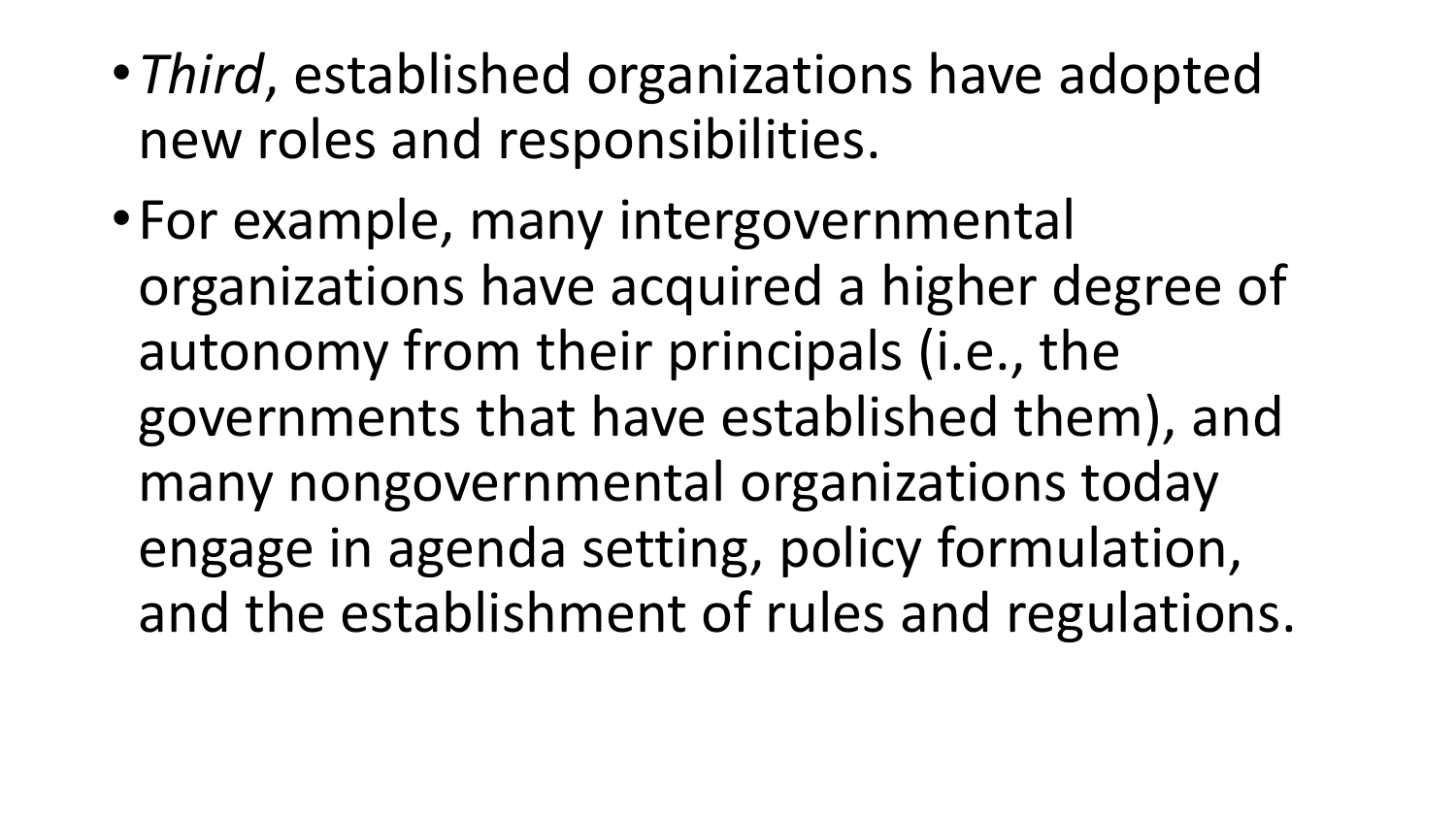- •Private rule-making organizations, such as the FSC, performs three additional functions that shape the contours of global governance:
	- $(1)$  facilitating a solution to complex multiinterest problems;
	- $(2)$  brokering knowledge and norms among a wide range of stakeholders; and,
	- $\checkmark$ 3) constituting a learning network in environmental governance.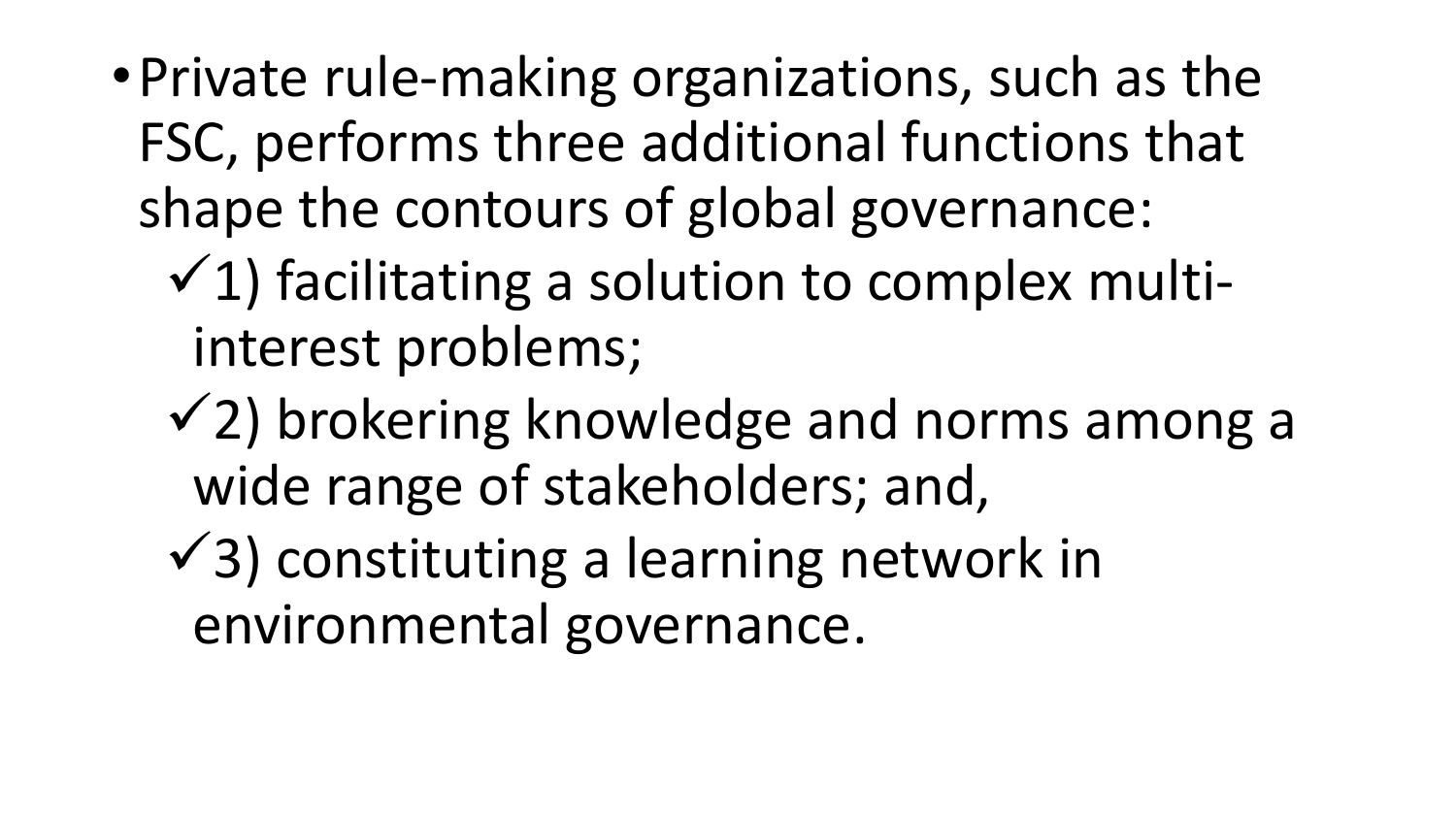- **Characteristics of Global Environmental Governance**
- *i) Growing role of nongovernmental lobbying organizations*
- Activist groups, business associations, and policy research institutes now provide research and policy advice, monitor the commitments of states, inform governments and the public about the actions of their own diplomats and those of negotiation partners, and give diplomats at international meetings direct feedback.
- Carefully orchestrated campaigns of environmentalists have proved able to change foreign policy of powerful nation states.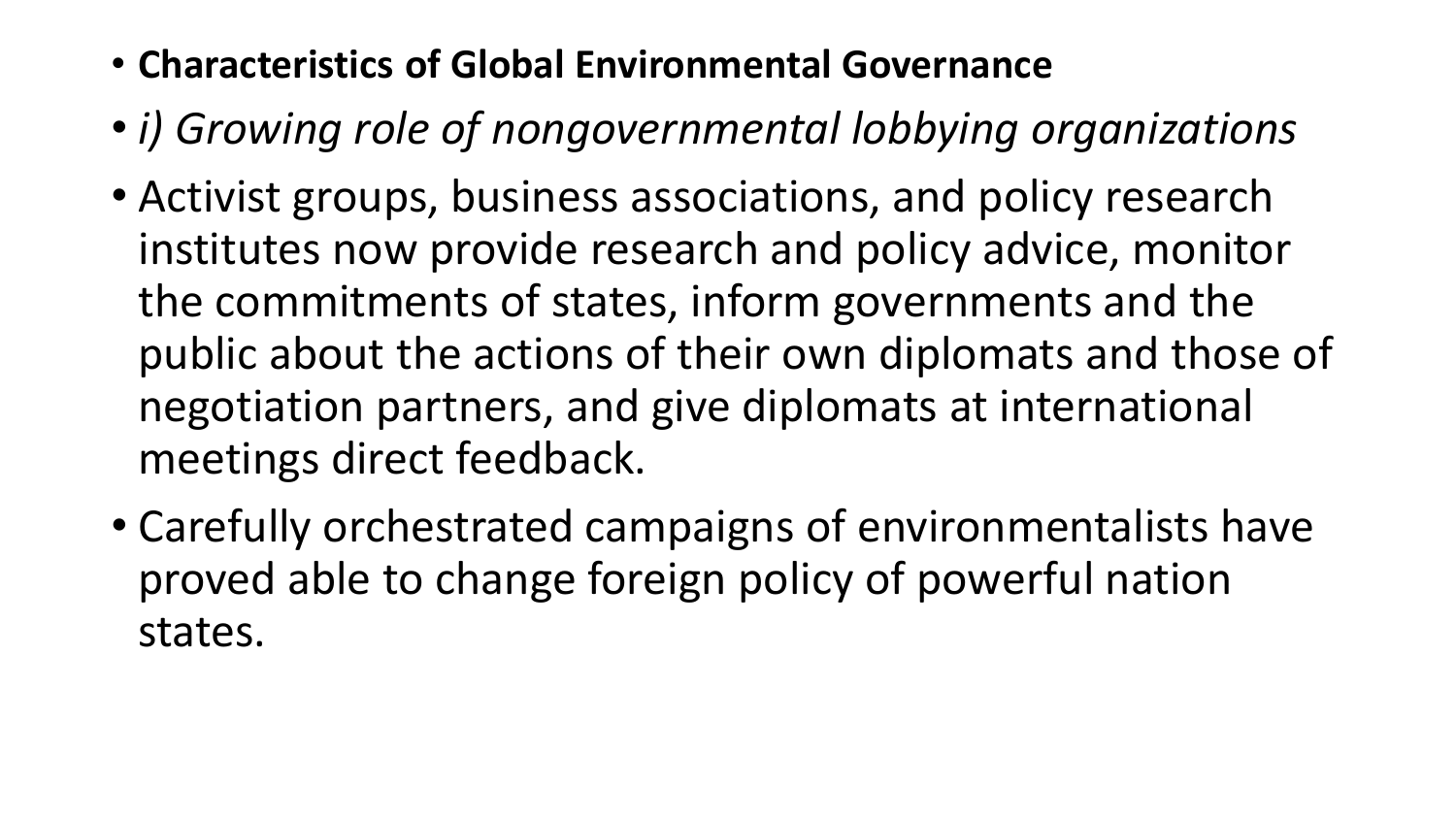- *ii) Increasing Relevance of Network of Scientists*
- Networks of scientists have assumed a new role in providing complex technical information that is indispensable for policy making on issues marked by analytic and normative uncertainty.
- Although the new role of experts in world politics is evident in many policy areas, it is particularly prevalent in the field of global environmental policy.
- New transnational networks of scientists and experts have emerged, in a mix of self-organization and state sponsorship, to provide scientific information on both the kind of environmental problem at stake and the options for decision makers.
- Such scientific advice for political decision making is not new in world politics; negotiations on fishing quotas, for example, have long been assisted by the International Council for the Exploration of the Sea.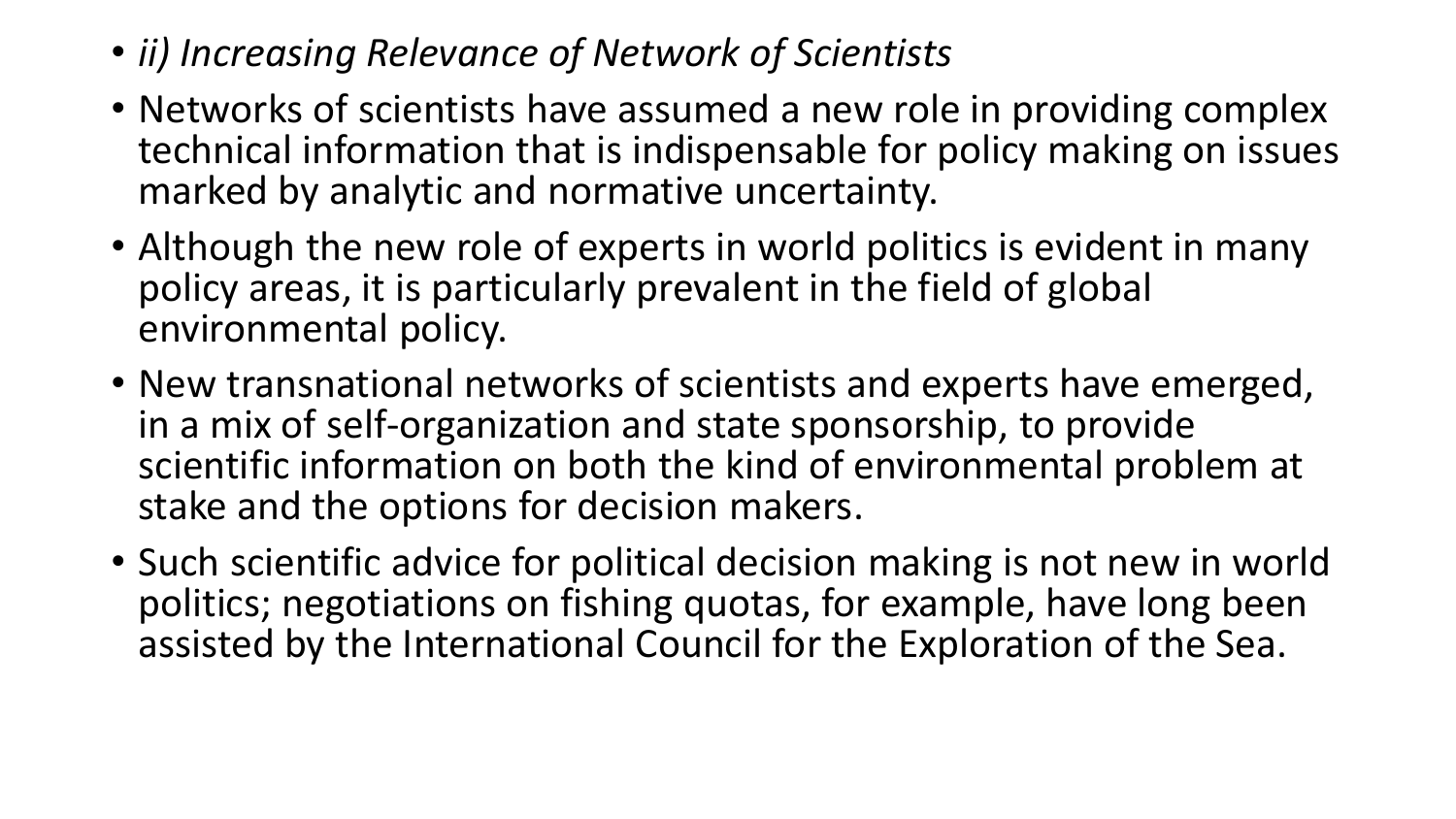- *iii) Direct Role of Business in Environmental Decision-making*
- Business has taken a more prominent direct role in international environmental decision making.
- The influence of major companies on international affairs is not new. However, in the past, the corporate sector usually influenced decisions indirectly through national governments.
- Today, many corporations take a more visible, direct role in international negotiations as immediate partners of governments, for example, in the framework of the United Nations and of the Global Compact, which major corporations have concluded with the world organization.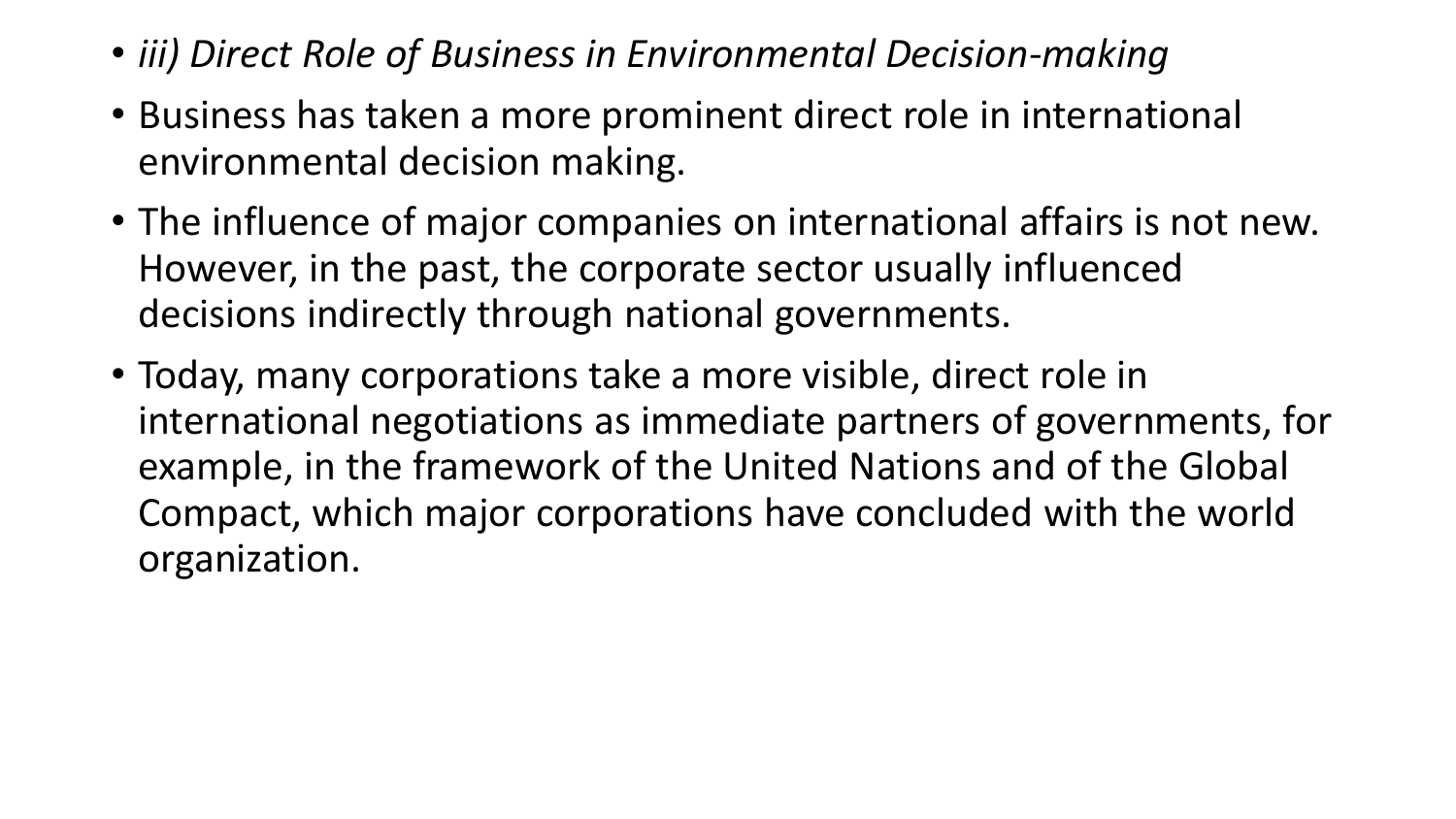- *iv) Increasing Influence of Intergovernmental Organizations*
- The global environmental governance is marked by an increasing influence of intergovernmental organizations.
- In the field of environmental policy, more than 200 international organizations have been set up in the form of secretariats to the many international environmental treaties concluded in the past two decades.
- Recent scholarship has highlighted the autonomous role of many of these international organizations in creating and disseminating knowledge, shaping powerful discourses on environmental problems and adequate solutions to them, influencing negotiations through ideas and expertise, and implementing solutions on the ground.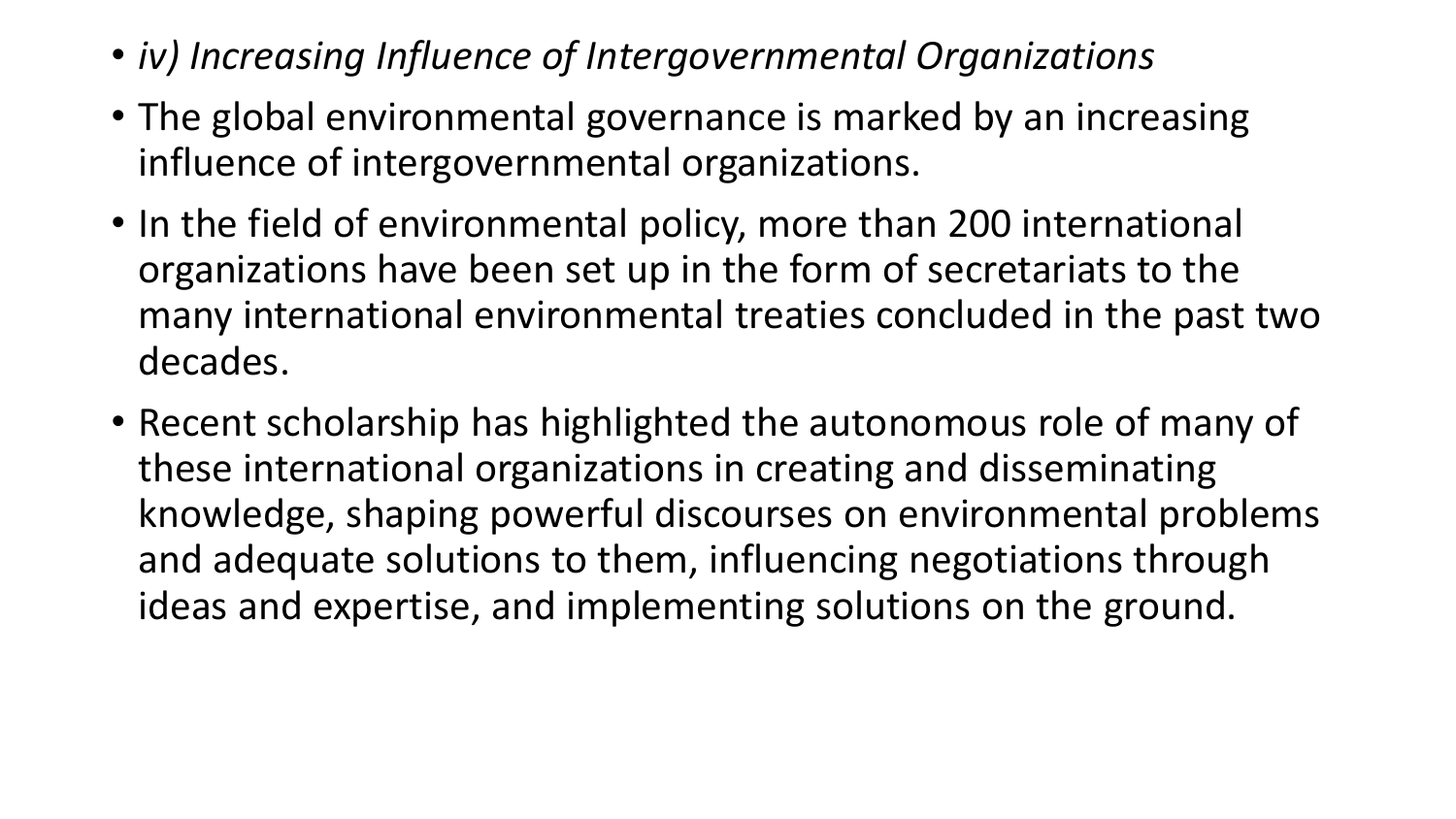- *v) Increasing Relevance of Public Actors at the Subnational Level*
- Global environmental governance is characterized by the increasing relevance of public actors at the subnational level.
- Cities, for example, have gained prominence in global environmental governance, in particular through their collaboration on climate change mitigation.
- In the Cities for Climate Protection Campaign (CCP), more than 650 local governments work together with a view to adopting policies and implementing quantifiable measures to reduce local greenhouse gas emissions, improve air quality, and enhance urban quality of life .
- More than 650 local governments participate in the CCP, integrating climate change mitigation into their decision-making processes.
- The International Council for Local Environment Initiatives (ICLEI) runs this highly successful and widely recognized campaign either regionally or nationally in Australia, Canada, Europe, Japan, Latin America, Mexico, New Zealand, South Africa, South Asia, Southeast Asia, and the United States.